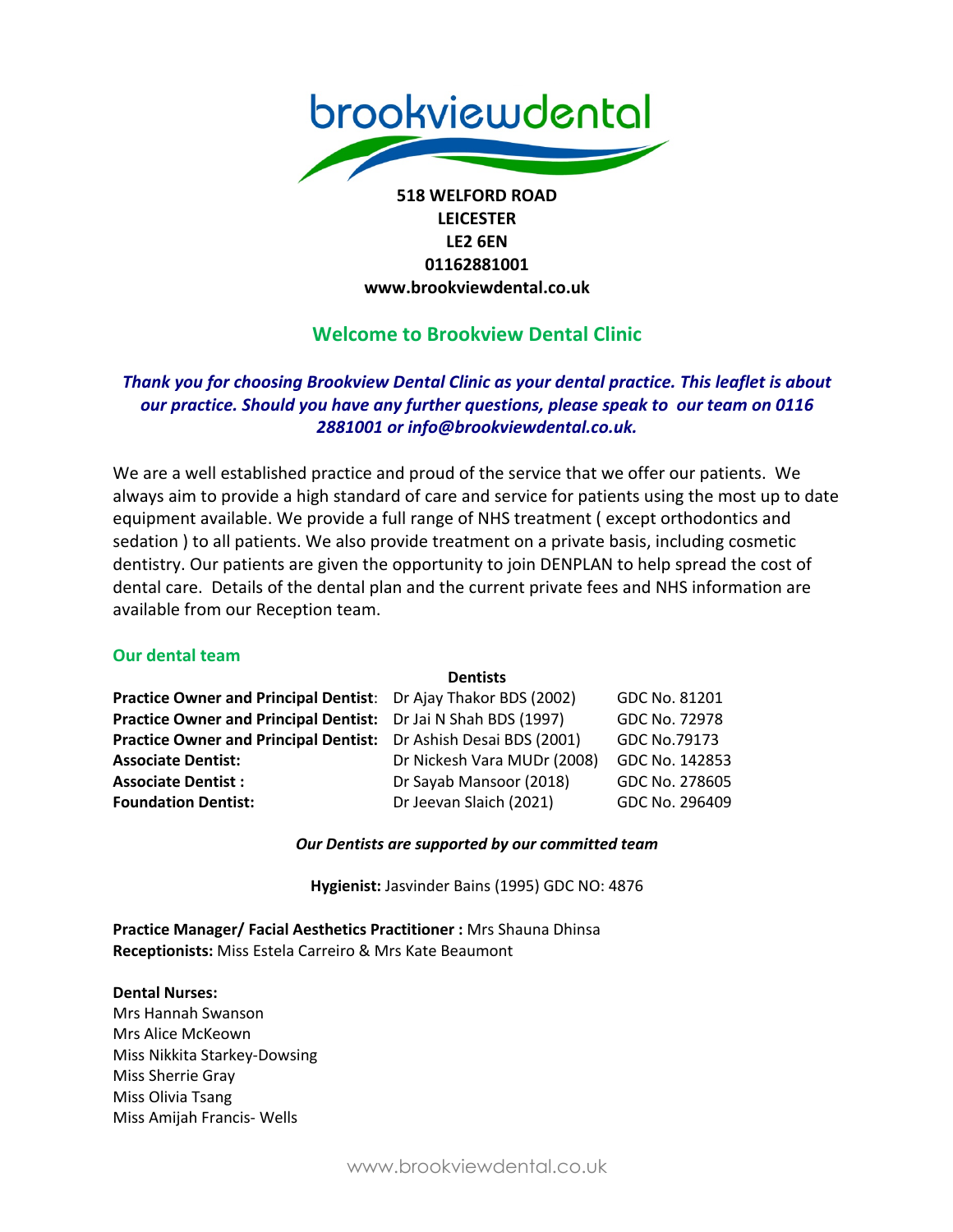### **Opening hours**

The Practice is open during the following hours:

| <b>Monday</b>   | $09:00 - 13:15$ | $14:00 - 17:30$ |
|-----------------|-----------------|-----------------|
| <b>Tuesday</b>  | $09:30 - 13:15$ | $14:00 - 18:00$ |
| Wednesday       | $09:00 - 13:15$ | $14:00 - 17:30$ |
| <b>Thursday</b> | $09:00 - 13:15$ | $14:00 - 17:30$ |
| <b>Friday</b>   | $09:00 - 13:15$ | $14:00 - 17:30$ |

The practice is closed between 1.15pm-2pm for lunch. You are able to leave an answerphone message during our lunch break and we will return your call. We provide NHS treatment during the following times:

#### **Emergency care**

During practice hours, we endeavour to see any patient who is in need of a dental emergency. Should you have a dental emergency outside of our normal practice opening hours:

**Private Patients and Denplan** please call: The practice answer phone on 0116 2881001 and you will be put in contact with the dentist on call.

The Dental out of Hours Service will be available at the following times: Monday – Friday 5.30pm-9.00am all day Saturday, Sunday and Bank Holiday until 9.00am Monday.

**NHS patients** please call: 111 or visit www.nhsdirect.nhs.uk The service is provided by NHS England, which is responsible for commissioning dental services in this area.

**NHS** (call **NHS Direct**) on 111 or visit www.nhsdirect.nhs.uk . This service is provided by the LAT. Contact details are: NHS Direct Fosse House. **111** 6 Smith Way www.nhsdirect.nhs.uk Grove Park, Enderby, Leicestershire LE19 1SX Tel 0116 2060185 Leicestershire E-mail: England.leicsandlincsareateam@nhs.net

### **Facilities and Access**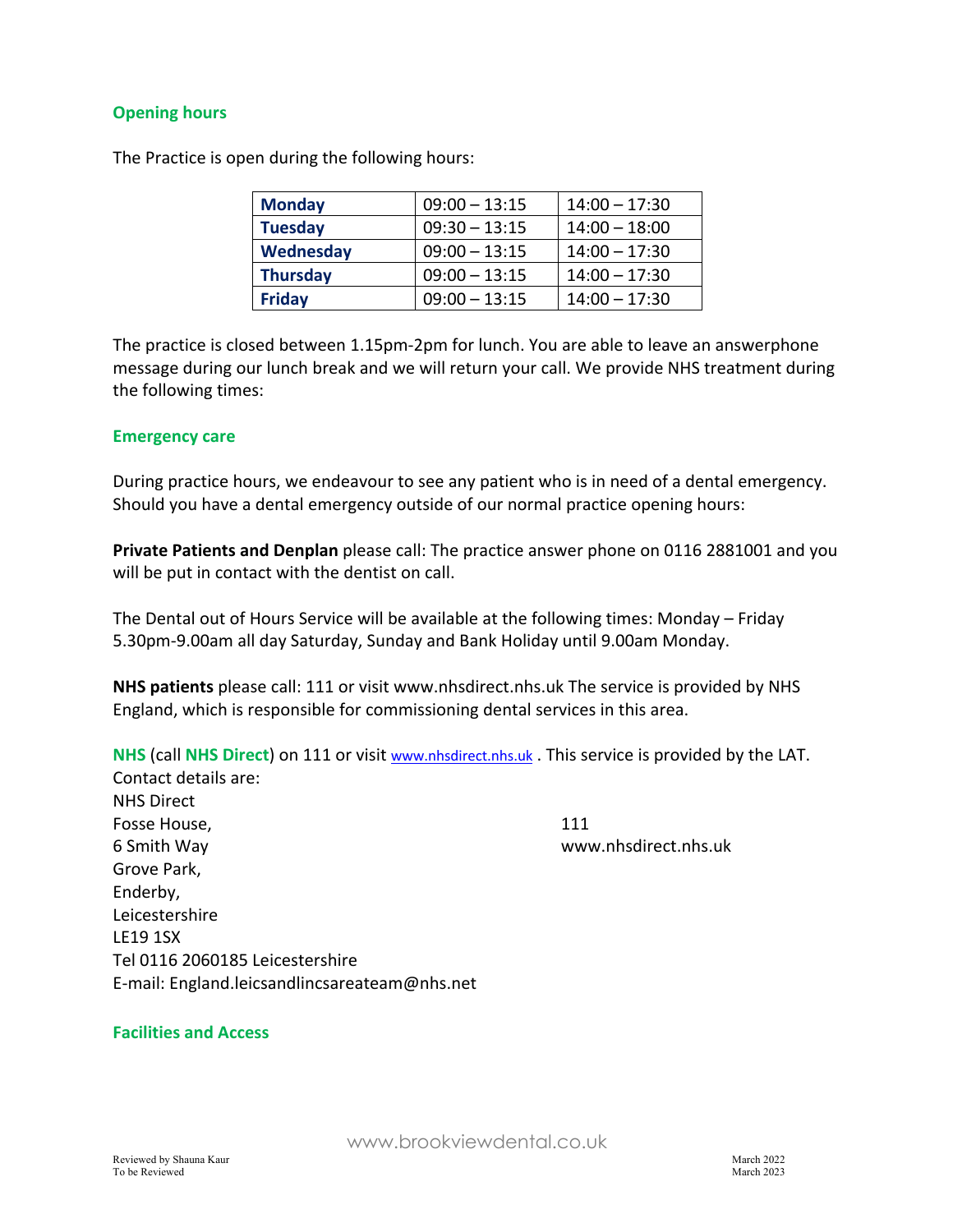Our premises are accessible for wheelchair users and pushchairs and there is a disabled toilet and baby changing on the ground floor. We have a downstairs surgery available, if you require this please request upon booking your initial appointment.

If you do have any disability that you think we need to know about, please give us a call before your appointment and we will do our best to put suitable arrangements in place to accommodate your needs.

We are a breast feeding friendly practice and have areas available for you to breastfeed. We have a children's play area in the waiting room with educational books, colouring and role play toys.

The following languages are spoken at the practice, English, Urdu, Gujarati, and Punjabi. We also have translation services available.

Parking is available on the premises located at the corner of Overdale road.

## **Dental care and treatment at the practice**

We do our best to ensure your dental care meets your individual needs and will discuss the proposed treatment and treatment options with you, giving you time to ask questions and consider the alternatives.

We will always ask patients if they have a preference as to which dentist they prefer to see, and will always aim for patients to see their regular dentist. If for any reason this is not possible, we will always offer a full explanation and an alternative option.

We offer a full range of preventive and cosmetic dentistry. The surgery is equipped with technology to help us diagnose when treatment is required and explain the treatment options to you. We may suggest referral to a particular specialist, if this is appropriate – for example orthodontic treatment, complex root fillings and implants.

Services available on the NHS, are General Dental Services including a thorough examination of your teeth and gums, scale and polish, fillings, root canal treatments, extractions, periodontal treatments, crowns, bridges, dentures and regular dental X-rays.

We also offer treatments on a private basis such as cosmetic dentistry, Veneers, Crown restorations, tooth whitening, teeth straightening such as invisalign and six month smiles.

## **Methods of payment**

We accept the following methods of payment at the practice cash, cheque, ( made payable to Brookview Dental Ltd ) and all major credit and debit cards. We do not accept American Express. We also have finance options available. A copy of our pricelist is available at reception.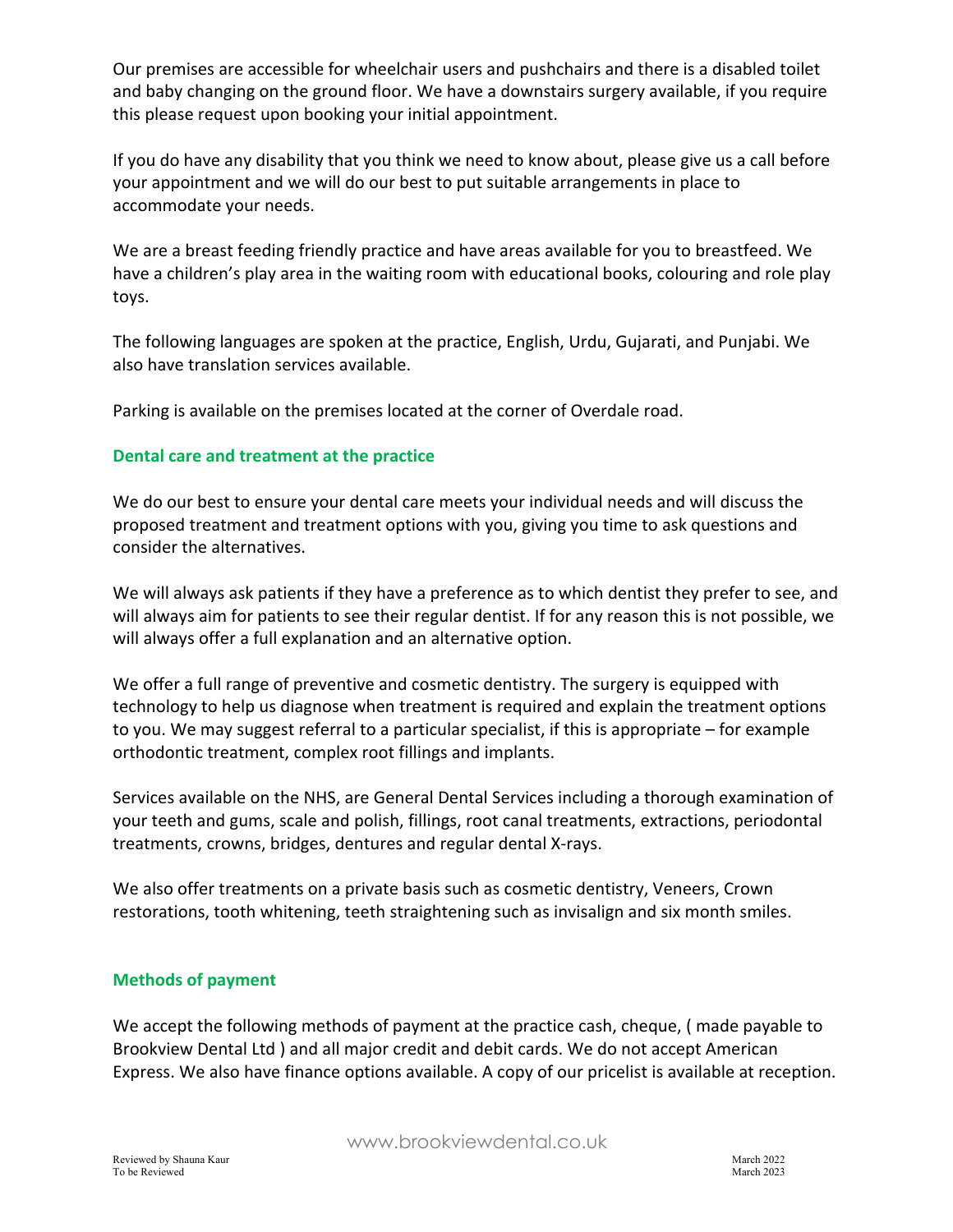### **Training practice**

We are very pleased to be a training practice for newly qualified dentists. Dr Ajay Thakor is our dental trainer for our foundation dentist. We are also actively involved in training of prospective Dental staff who may be present at consultations and during treatments. Our current training nurse is Amijah.

### **Patient confidentiality**

We take patient confidentiality extremely seriously and have systems in place to protect all personal information. All patient records are stored securely. We do not release information to a third party without your express permission, unless the information is required by law. A copy of the practice confidentiality policy is available at reception. You can also request information about your rights to view your records.

#### **Complaints Procedure**

If you have any concerns or comments about your experience of our practice, please contact Shauna Kaur our Practice manager or Dr Ajay Thakor our practice Owner on 0116 2881001 or email info@brookviewdental.co.uk. A copy of the procedure is also available at reception.

#### **Rights and Responsibilities of Patients**

#### **Rights**

- Patients have the right to request which Dentist they see and can do so when making appointments.
- A full explanation of treatment and a written treatment plan including costs, information on NHS charges and treatment costs is available to all patients
- Advice and Guidance on how to keep your teeth and gums healthy

#### **Responsibilities**

- Follow your Dentists advice to prevent tooth decay and gum disease
- Pay all charges when requested, whether Private or on the NHS
- Provide proof of entitlement to assistance with the cost of NHS treatment where applicable
- Our dentists do have very full appointment diaries so if you need to cancel your appointment, please give us at least 24 hours notice. Patients who continue to miss